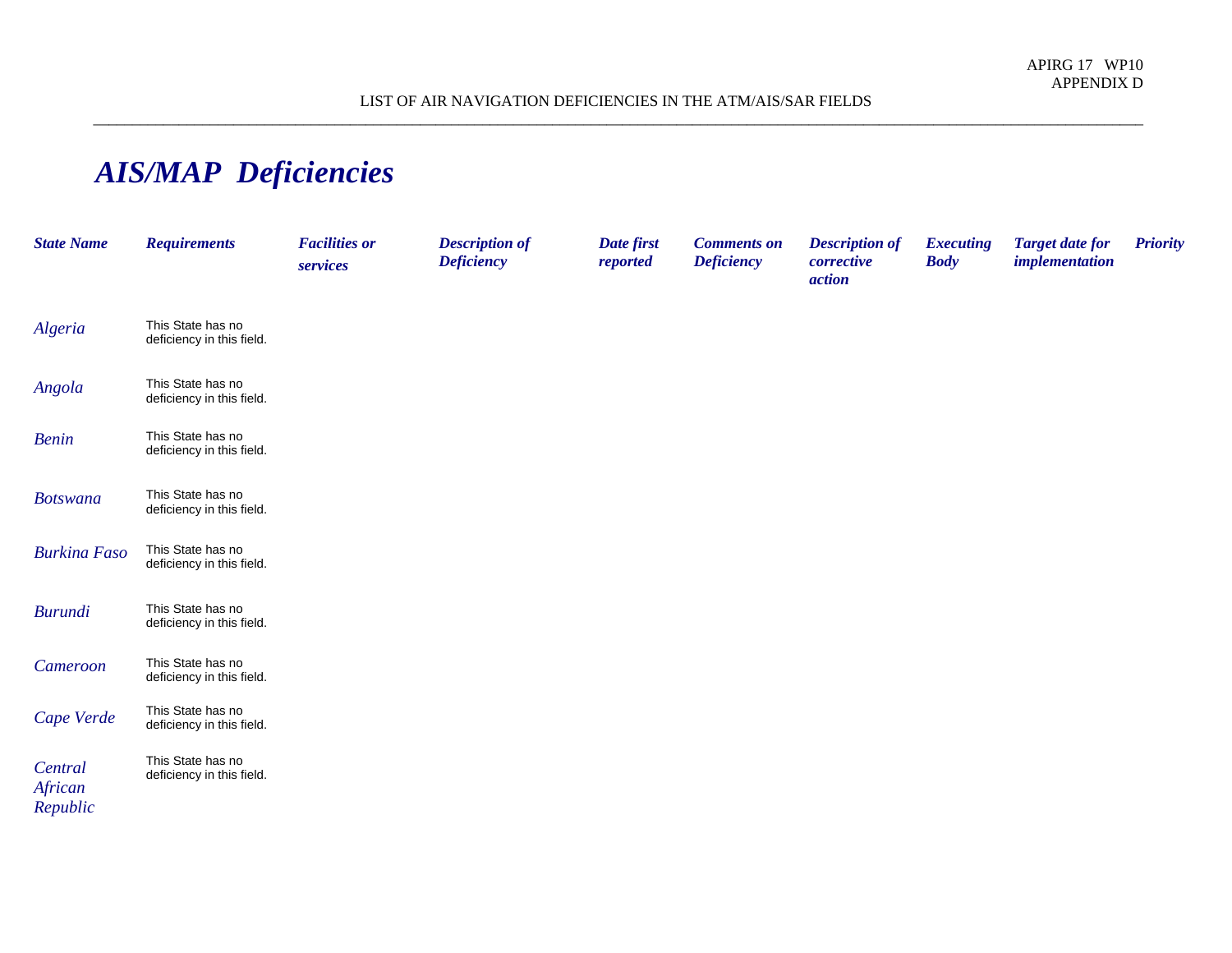| <b>State Name</b>           | <b>Requirements</b>                            | <b>Facilities or</b><br>services | <b>Description of</b><br><b>Deficiency</b> | Date first<br>reported | <b>Comments on</b><br><b>Deficiency</b> | <b>Description of</b><br>corrective<br><i>action</i>       | <b>Executing</b><br><b>Body</b> | <b>Target date for</b><br><i>implementation</i> | <b>Priority</b> |
|-----------------------------|------------------------------------------------|----------------------------------|--------------------------------------------|------------------------|-----------------------------------------|------------------------------------------------------------|---------------------------------|-------------------------------------------------|-----------------|
| Chad                        | This State has no<br>deficiency in this field. |                                  |                                            |                        |                                         |                                                            |                                 |                                                 |                 |
| Comoros                     | This State has no<br>deficiency in this field. |                                  |                                            |                        |                                         |                                                            |                                 |                                                 |                 |
| Congo                       | This State has no<br>deficiency in this field. |                                  |                                            |                        |                                         |                                                            |                                 |                                                 |                 |
| Côte d'Ivoire               | This State has no<br>deficiency in this field. |                                  |                                            |                        |                                         |                                                            |                                 |                                                 |                 |
| Dem. Rep. of<br>Congo       | Annex 4, 13.2 and<br>AFI/7, Rec.12/31          | <b>ICAO Mandatory</b><br>Charts  | Aerodrome Charts<br>outdated               | 1990                   | Non-updated<br>charts affects<br>safety | Publish new<br>charts. IAC and<br>VAC charts<br>published. | Congo<br>$(DR\tilde{C})$        | 31/12/07                                        | U               |
| Djibouti                    | This State has no<br>deficiency in this field. |                                  |                                            |                        |                                         |                                                            |                                 |                                                 |                 |
| Egypt                       | This State has no<br>deficiency in this field. |                                  |                                            |                        |                                         |                                                            |                                 |                                                 |                 |
| Equatorial<br><b>Guinea</b> | This State has no<br>deficiency in this field. |                                  |                                            |                        |                                         |                                                            |                                 |                                                 |                 |
| Eritrea                     | This State has no<br>deficiency in this field. |                                  |                                            |                        |                                         |                                                            |                                 |                                                 |                 |
| Ethiopia                    | This State has no<br>deficiency in this field. |                                  |                                            |                        |                                         |                                                            |                                 |                                                 |                 |
| France<br>(Réunion)         | This State has no<br>deficiency in this field. |                                  |                                            |                        |                                         |                                                            |                                 |                                                 |                 |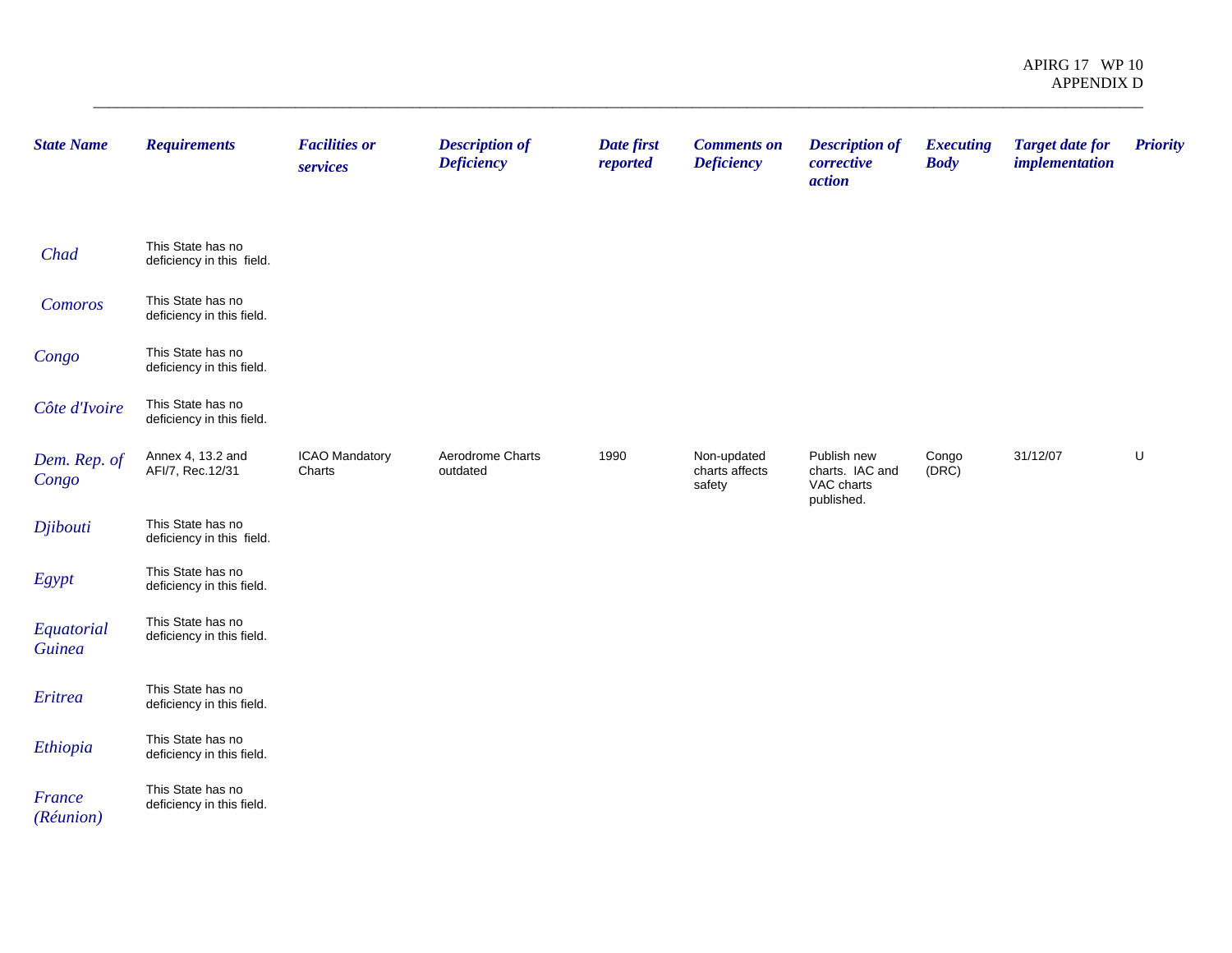| <b>State Name</b>              | <b>Requirements</b>                            | <b>Facilities or</b><br>services | <b>Description of</b><br><b>Deficiency</b> | Date first<br>reported | <b>Comments on</b><br><b>Deficiency</b>                 | <b>Description of</b><br>corrective<br>action | <b>Executing</b><br><b>Body</b> | <b>Target date for</b><br><i>implementation</i> | <b>Priority</b> |
|--------------------------------|------------------------------------------------|----------------------------------|--------------------------------------------|------------------------|---------------------------------------------------------|-----------------------------------------------|---------------------------------|-------------------------------------------------|-----------------|
| Gabon                          | This State has no<br>deficiency in this field. |                                  |                                            |                        |                                                         |                                               |                                 |                                                 |                 |
| Ghana                          | Annex 15, 3.3                                  | Integrated AIS<br>package        |                                            | 01/01/98               | Non-availability of<br>latest status of<br>information. | <b>Distribute</b><br>regularly                | Gambia                          | 31/12/04                                        | U               |
| Gambia                         | This State has no<br>deficiency in this field. |                                  |                                            |                        |                                                         |                                               |                                 |                                                 |                 |
| <b>Guinea</b>                  | This State has no<br>deficiency in this field. |                                  |                                            |                        |                                                         |                                               |                                 |                                                 |                 |
| <b>Guinea</b><br><b>Bissau</b> | This State has no<br>deficiency in this field. |                                  |                                            |                        |                                                         |                                               |                                 |                                                 |                 |
| Kenya                          | This State has no<br>deficiency in this field. |                                  |                                            |                        |                                                         |                                               |                                 |                                                 |                 |
| Lesotho                        | This State has no<br>deficiency in this field. |                                  |                                            |                        |                                                         |                                               |                                 |                                                 |                 |
| Liberia                        | Situation unknown                              |                                  |                                            |                        |                                                         |                                               |                                 |                                                 |                 |
| Libya                          | This State has no<br>deficiency in this field. |                                  |                                            |                        |                                                         |                                               |                                 |                                                 |                 |
| Madagascar                     | This State has no<br>deficiency in this field. |                                  |                                            |                        |                                                         |                                               |                                 |                                                 |                 |

\_\_\_\_\_\_\_\_\_\_\_\_\_\_\_\_\_\_\_\_\_\_\_\_\_\_\_\_\_\_\_\_\_\_\_\_\_\_\_\_\_\_\_\_\_\_\_\_\_\_\_\_\_\_\_\_\_\_\_\_\_\_\_\_\_\_\_\_\_\_\_\_\_\_\_\_\_\_\_\_\_\_\_\_\_\_\_\_\_\_\_\_\_\_\_\_\_\_\_\_\_\_\_\_\_\_\_\_\_\_\_\_\_\_\_\_\_\_\_\_\_\_\_\_\_\_\_\_\_\_\_\_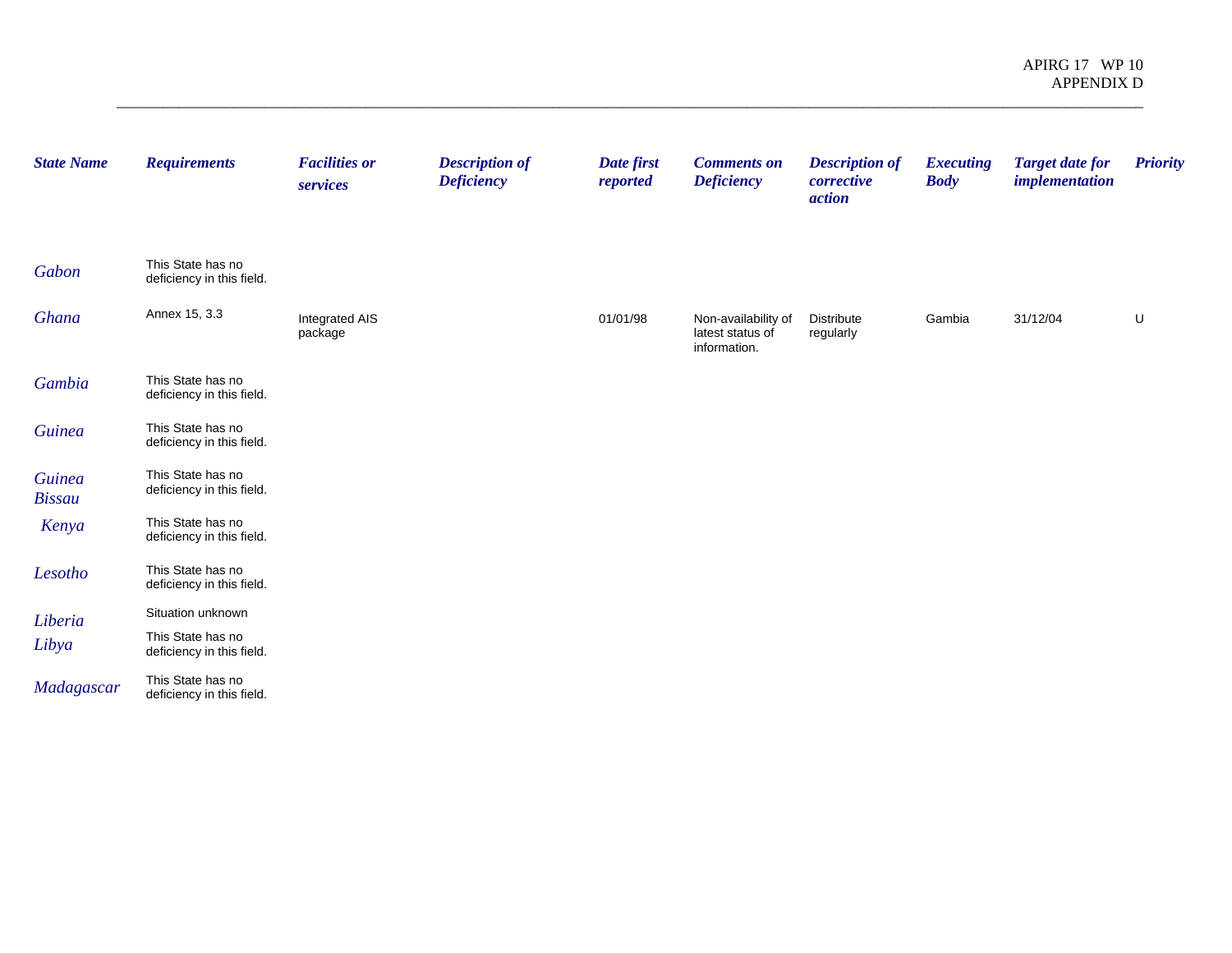| <b>State Name</b>      | <b>Requirements</b>                            | <b>Facilities or</b><br>services | <b>Description of</b><br><b>Deficiency</b> | Date first<br>reported | <b>Comments on</b><br><b>Deficiency</b> | <b>Description of</b><br>corrective<br>action | <b>Executing</b><br><b>Body</b> | <b>Target date for</b><br><i>implementation</i> | <b>Priority</b> |
|------------------------|------------------------------------------------|----------------------------------|--------------------------------------------|------------------------|-----------------------------------------|-----------------------------------------------|---------------------------------|-------------------------------------------------|-----------------|
| Malawi                 | This State has no<br>deficiency in this field. |                                  |                                            |                        |                                         |                                               |                                 |                                                 |                 |
| Mali                   | This State has no<br>deficiency in this field. |                                  |                                            |                        |                                         |                                               |                                 |                                                 |                 |
| Mauritania             | This State has no<br>deficiency in this field. |                                  |                                            |                        |                                         |                                               |                                 |                                                 |                 |
| <b>Mauritius</b>       | This State has no<br>deficiency in this field. |                                  |                                            |                        |                                         |                                               |                                 |                                                 |                 |
| <b>Morocco</b>         | This State has no<br>deficiency in this field. |                                  |                                            |                        |                                         |                                               |                                 |                                                 |                 |
| Mozambique             | This State has no<br>deficiency in this field. |                                  |                                            |                        |                                         |                                               |                                 |                                                 |                 |
| Namibia                | This State has no<br>deficiency in this field. |                                  |                                            |                        |                                         |                                               |                                 |                                                 |                 |
| Niger                  | This State has no<br>deficiency in this field. |                                  |                                            |                        |                                         |                                               |                                 |                                                 |                 |
| Nigeria                | This State has no<br>deficiency in this field. |                                  |                                            |                        |                                         |                                               |                                 |                                                 |                 |
| Rwanda                 | This State has no<br>deficiency in this field. |                                  |                                            |                        |                                         |                                               |                                 |                                                 |                 |
| Sao Tome &<br>Principe | This State has no<br>deficiency in this field. |                                  |                                            |                        |                                         |                                               |                                 |                                                 |                 |
| Senegal                | This State has no<br>deficiency in this field. |                                  |                                            |                        |                                         |                                               |                                 |                                                 |                 |
| Seychelles             | This State has no<br>deficiency in this field. |                                  |                                            |                        |                                         |                                               |                                 |                                                 |                 |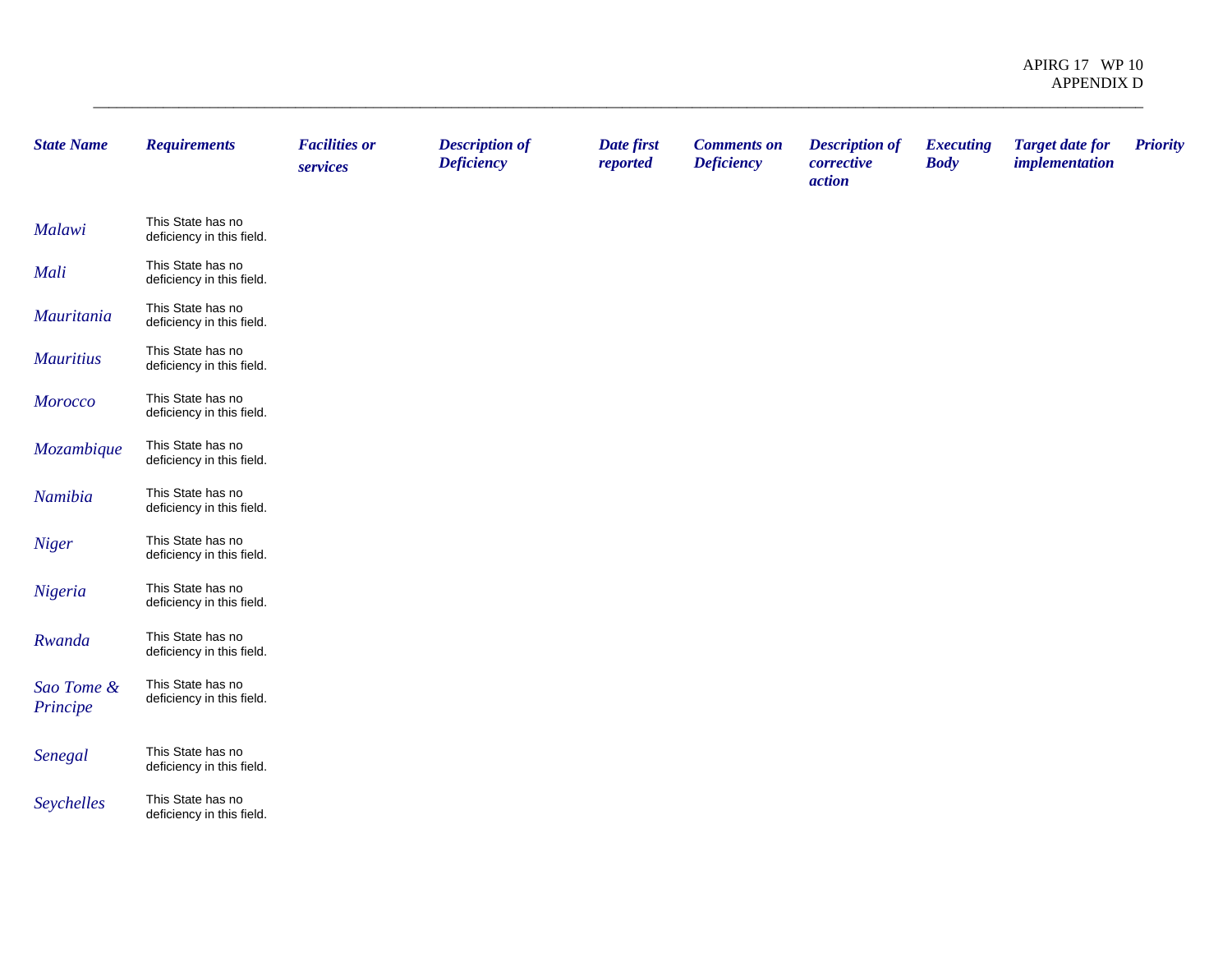| <b>State Name</b>     | <b>Requirements</b>                             | <b>Facilities or</b><br>services                                                     | <b>Description of</b><br><b>Deficiency</b>                                                                                                                            | Date first<br>reported | <b>Comments on</b><br><b>Deficiency</b>    | <b>Description of</b><br>corrective<br>action     | <b>Executing</b><br><b>Body</b> | <b>Target date for</b><br><i>implementation</i> | <b>Priority</b> |
|-----------------------|-------------------------------------------------|--------------------------------------------------------------------------------------|-----------------------------------------------------------------------------------------------------------------------------------------------------------------------|------------------------|--------------------------------------------|---------------------------------------------------|---------------------------------|-------------------------------------------------|-----------------|
| Sierra Leone          | This State has no<br>deficiency in this field.  |                                                                                      |                                                                                                                                                                       |                        |                                            |                                                   |                                 |                                                 |                 |
| Somalia               | Annex 4, 3.2, 11.2 and<br>13.2, AFI/7 Rec.12/31 | <b>ICAO Aerodrome</b><br>Chart and the ICAO<br>Aerodrome Obstacle<br>Chart - Type A. | Non-availability of ICAO<br>Aerodrome Chart, ICAO<br>Aerodrome Obstacle<br>Chart type A and ICAO<br>Instrument Approach<br>Chart for Hargeisa,<br>Kismayu, Mogadishu. | 1990                   | Lack of these<br>charts affects<br>safety. | Publish the three<br>Charts as<br>required        | Somalia                         | 31/12/07                                        | U               |
|                       | Annex 15, 3.6.4                                 | Coordinates WGS84                                                                    | Accuracy of coordinates<br>to be established in<br>accordance with Annexes<br>11 and 14.                                                                              | 01/01/98               | Delay in<br>introduction of<br><b>GNSS</b> | Implementation of<br><b>WGS-84</b><br>coordinates | Somalia                         | 31/12/07                                        | U               |
| <b>South Africa</b>   | This State has no<br>deficiency in this field.  |                                                                                      |                                                                                                                                                                       |                        |                                            |                                                   |                                 |                                                 |                 |
| Spain<br>(Canary Is.) | This State has no<br>deficiency in this field.  |                                                                                      |                                                                                                                                                                       |                        |                                            |                                                   |                                 |                                                 |                 |
| Sudan                 | This State has no<br>deficiency in this field.  |                                                                                      |                                                                                                                                                                       |                        |                                            |                                                   |                                 |                                                 |                 |
| Swaziland             | This State has no<br>deficiency in this field.  |                                                                                      |                                                                                                                                                                       |                        |                                            |                                                   |                                 |                                                 |                 |
| Tanzania              | This State has no<br>deficiency in this field.  |                                                                                      |                                                                                                                                                                       |                        |                                            |                                                   |                                 |                                                 |                 |

\_\_\_\_\_\_\_\_\_\_\_\_\_\_\_\_\_\_\_\_\_\_\_\_\_\_\_\_\_\_\_\_\_\_\_\_\_\_\_\_\_\_\_\_\_\_\_\_\_\_\_\_\_\_\_\_\_\_\_\_\_\_\_\_\_\_\_\_\_\_\_\_\_\_\_\_\_\_\_\_\_\_\_\_\_\_\_\_\_\_\_\_\_\_\_\_\_\_\_\_\_\_\_\_\_\_\_\_\_\_\_\_\_\_\_\_\_\_\_\_\_\_\_\_\_\_\_\_\_\_\_\_